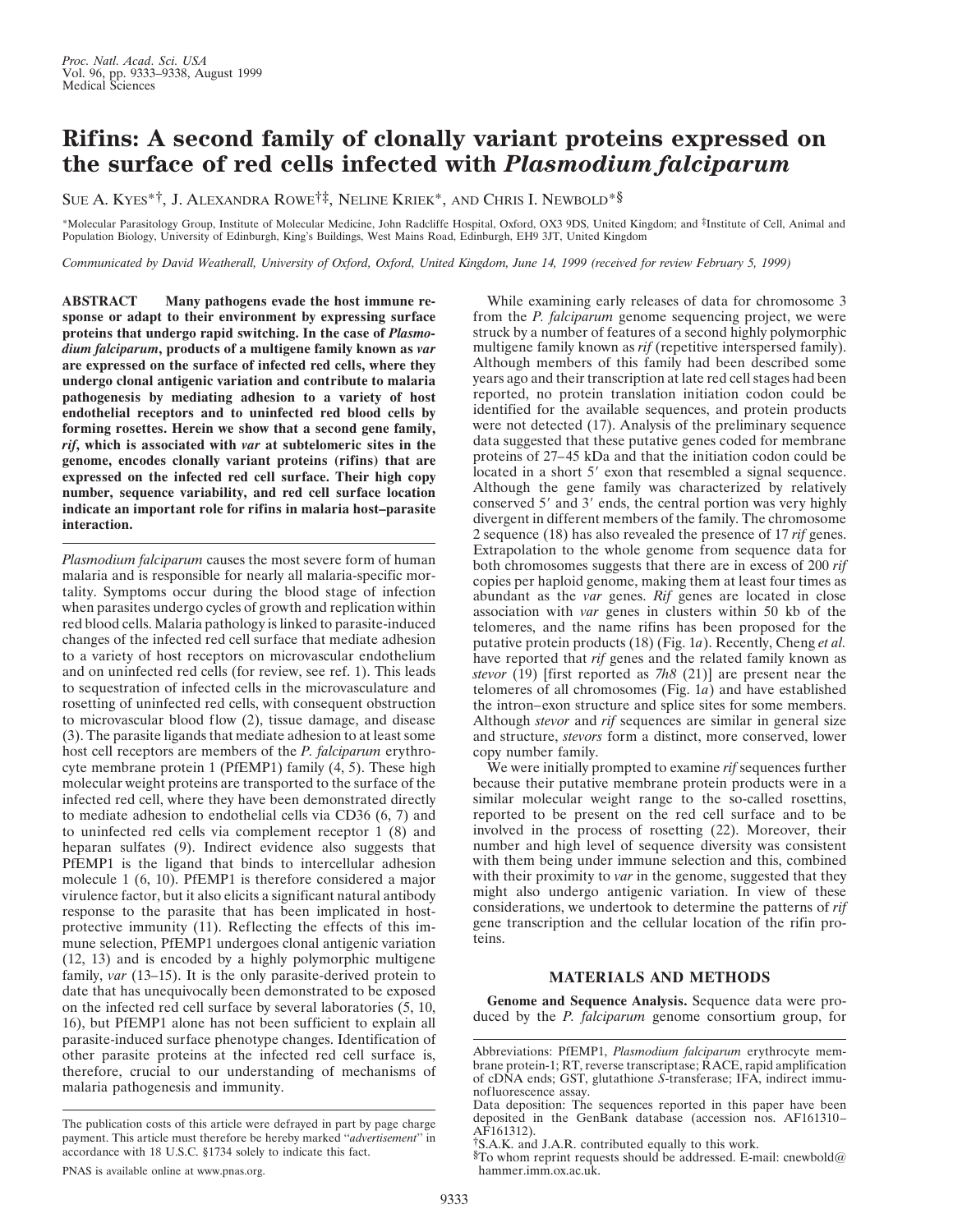

FIG. 1. Genomic organization and sequence analysis of rifins. (*a*) Detail of *P. falciparum* chromosome 3 right subtelomeric region, showing typical orientation of *rif* clusters relative to subtelomeric *var* genes (GenBank accession no. AL010165). The clusters each contain multiple ORFs: several *rif* sequences; *stevor*/7h8, a distinct sequence with some homology to *rif* at the 3' end (19); novel ORFs (e.g., unk1) of approximately 1 kb; and an apparent pseudogene  $(\psi)$  for Pf60 (35), which is highly homologous to the conserved second exon of *var* genes. *Var* is most proximal to the telomere. (*b*) PLOTSIMILARITY profile of 50 rifin sequences. Points above dotted line indicate amino acid positions of high similarity. (*c*) Predicted transmembrane regions and orientation relative to membrane for *rifin1* predicted protein. Positions with positive TMPRED score are possible transmembrane helices; black line indicates scores for pointing outward  $(i > o)$ , gray line for pointing inward ( $o > i$ ). Transmembrane regions are amino acids 3–20 (weak, pointing inward), amino acids 145–168 (strong, pointing outward), and amino acids 294–317 (strong, pointing inward). Because of length variation in the highly polymorphic region, the multiple alignment in *b* is longer than the single sequence in *c*. To align *b* with *c*, the *x* axis scale has been reduced in the region between arrows  $(^{\wedge})$ . (*d*) Diagram of rifin1 predicted protein, with RT-PCR primer positions indicated (rif f1, f2, and f3 at roughly amino acid position 36–41; rifR at amino acids 318–327). Predicted features of the protein are indicated: signal (shaded), transmembrane regions (solid), semiconserved region and cytoplasmic tail 'inside cell' (open), polymorphic region 'outside cell' (hatched). Relative position of GST fusion protein is indicated by a solid line below.

chromosome 3 at The Sanger Centre (web site http:// www.sanger.ac.uk/Projects/P\_falciparum/) and for chromosome 2 at The Institute for Genomic Research  $\frac{http://}{$ www.tigr.org). For organization of ORFs at telomere ends, see also ftp://ftp.sanger.ac.uk/pub/databases/P.falciparum\_  $sequences/SUE/IMM-03.git (right) and ftp://.../IMM-13.997)$ 04.gif (left). Fifty amino acid sequences used for multiple sequence alignments in Fig. 1*b* are available at site:  $ftp://$  $ftp.sanger.ac.uk/pub/databases/P.falciparum\_sequences/$  $SUE/rifall$ . An alignment was performed with the GCG (23) PILEUP program, with default parameters; the resulting alignment file was put through the GCG program PLOTSIMILARITY, giving a plot of the relative amino acid similarities at each position. The positions of putative transmembrane regions of a typical rifin were predicted with programs available at http://www.expasy.ch/tools/, programs TMPRED  $(24)$  and

TMAP (25, 26). Program SIGNALP (27) was used to determine the likelihood of a cleavable signal sequence at the N terminus of the predicted protein.

**Parasites.** Parasites were cultured by standard methods and synchronized with sorbitol  $(28)$ . The PAR<sup>+</sup> parasite clone is as described (22). This parasite has also been named FCR3S1 in some publications (29). The  $PAR<sup>-</sup>$  parasite line was derived from  $PAR<sup>+</sup>$  by selection of nonrosetting parasites by centrifugation of culture suspension through 60% Percoll (Pharmacia).  $PAR^-$  is therefore genetically identical to  $PAR^+$  but phenotypically distinct in terms of ability to form rosettes. A4, C10, C18, and R29 are clonal variants derived from the parent clone IT (12).  $3D7$  and T9/96 are unrelated variants.

**RNA Isolation and Northern Blot Analysis.** Total RNA was extracted from 0.5 ml of parasitized packed red blood cells at  $10\%$  parasitemia by using Trizol reagent (GIBCO/BRL), with the following alterations to the manufacturer's protocol: Trizol reagent was added at 10 times the cell pellet volume for stages up to early pigmented trophozoite and at 20 times pellet volume for later stages (facilitating separation of RNA from DNA); isopropanol precipitation step was extended to at least 2 h at 4 $\degree$ C. RNA was resuspended in formamide; 5  $\mu$ g was electrophoresed per track on a 2% agarose gel (30) and then capillary-transferred to Hybond-N<sup>+</sup> (Amersham) in 7.5 mM sodium hydroxide. For the complex *rif* PCR fragment probe, three forward and one reverse primer were used. The forward primers were: riff1, CA/GTCACGAG/TTGTTAAGCG; riff2, CGAA/GC/TGTGAATTGTATGC; and riff3, CC/ TACC/TAGA/GTTATTATGCG. The reverse primer was rifR, CTTCAA/TATTA/GTTA/TTTTC/TG/TG/A/TC-GATAACG. For the complex *var* probe, *varC* primers were used to amplify A4 genomic DNA (31). For PCR, each primer was added at a final concentration of 1  $\mu$ M, with 20 mM Tris, 50 mM KCl, 2 mM MgCl<sub>2</sub>, all four dNTPs (each at 200  $\mu$ M), and 1unit of Perkin–Elmer *Taq* polymerase per 50- $\mu$ l reaction mixture. Thirty-five cycles were carried out at 94°C for 30 sec, 42°C for 30 sec, and 65°C for 60sec. The resulting PCR product was labeled with  $\lceil \alpha^{-32}P \rceil dATP$  (Megaprime kit, Amersham). Blots were hybridized in  $7\%$  SDS/0.5 M sodium phosphate/5% dextran sulfate at 50°C and then washed in  $0.5\times$ SSC (75 mM sodium chloride/7.5 mM sodium citrate)/0.1% SDS at 55°C.

**Pulsed-Field Gel (PFG) Analysis.** Chromosomes were separated on pulsed-filed gels (13), and blots were hybridized with the above probes and conditions.

**Reverse Transcription (RT)-PCR and Rapid Amplification of cDNA Ends (RACE).** For RT-PCR and RACE, PAR<sup>+</sup> and PAR<sup>-</sup> RNA samples were treated with DNase I according to the manufacturer's instructions (GIBCO/BRL). For RT-PCR, cDNA was primed by using random hexamers and the first-strand cDNA synthesis kit from GIBCO/BRL; primers and conditions were same as those used for the complex PCR probe (above). RACE was carried out with the 5' and 3' RACE kits from GIBCO/BRL, as described by the manufacturer. The following primers were used to amplify the 5' and 3' untranslated regions of the *rif* transcript. 5' RACE reverse primers: gene-specific 1, CATTGTTCTTTACATT; rif1–5R, ACATTGTTTTCGTTTATCTTG; rif3–5R, ACATTTTTG-GCGTGTAGTTTTC. 3' RACE forward primers: rif1-3F, GCTGGTTGTCAAAGGTAAAACTG; rif3–3F, CAGAA-AGGAACACTTGAAGCAG.

The primers rifx1F (ATTATTGTCTGCTCTTCCACG) and rif1–5R were used to amplify the genomic region between exon 1 and exon 2. All products were cloned into the TA cloning vector (Invitrogen), then sequenced by using the Perkin–Elmer dRhodamine DNA sequencing kit, and resolved on an Applied Biosystems sequencing system.

**Antisera and Western Blot Analysis.** Glutathione *S*transferase (GST) fusion proteins were made by cloning the 5<sup>'</sup> conserved domain and central variable region of the *rif1* and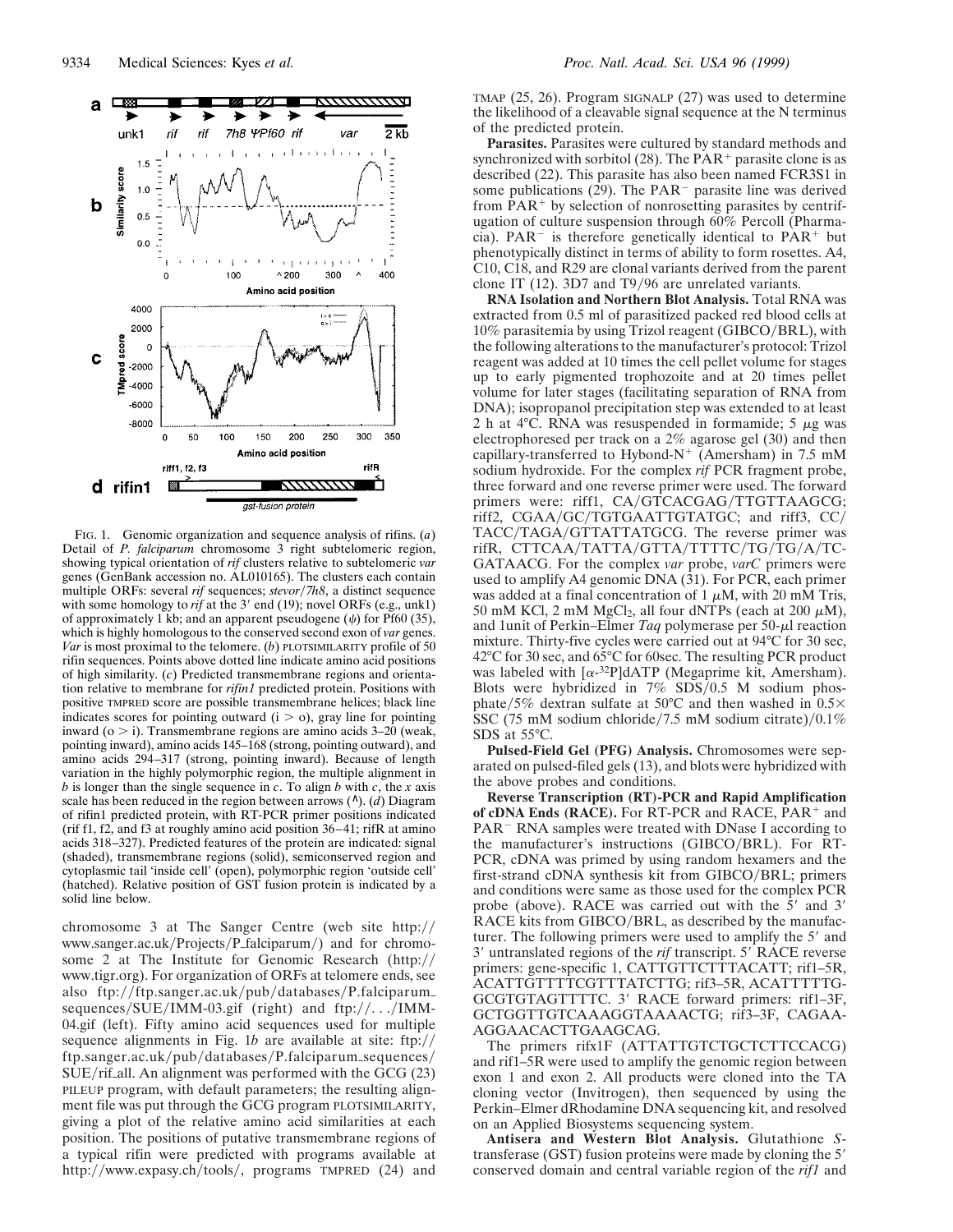*rif3* genes (amino acid 65–292 in rifin1 and amino acids 67–307 in rifin3) into the *Eco*RI and *Xho*I sites of the pGEX-4T-1 vector (Pharmacia). The fragments to be cloned were amplified with the following primers: Rif1F, TCTCGTGAATTC-CGTCAAACGTCTGAACGA; Rif1R, GATGCACTCGAG-TAAAGCATTAGTAGCAGG; Rif3F, TCTCGTGAATTC-CGTCAAACCTCAGAAAGG; Rif3R, GATGCACTCGA-GAGTCTGGTAACCTCCATA.

The fusion proteins were expressed in BL21 cells after induction with 1 mM isopropyl  $\beta$ -D-thiogalactoside and were purified on glutathione-Sepharose. Rabbits were immunized as described (32).

For Western blotting, pigmented trophozoites at 8–10% parasitemia were solubilized in Laemelli sample buffer, electrophoresed on a 10% SDS/polyacrylamide gel, and blotted onto nitrocellulose. Immunodetection was carried out with ECL reagents (Amersham) with rifin antisera at a 1:100 dilution and peroxidase-conjugated goat anti-rabbit secondary antibody (Dako) at a 1:2000 dilution.

**Immunoprecipitation of Metabolically Labeled and Sur**face-Labeled Proteins. Late ring/early pigmented trophozoite stage parasites were metabolically labeled by incubating for 4 h with <sup>35</sup>S Pro-Mix (Amersham). Cells were solubilized in Triton X-100, and the extracts were immunoprecipitated by using protein A-Sepharose. For surface labeling, iodination of infected cells (20–30% parasitemia) was carried out by using the lactoperoxidase method as described (10). After labeling, cells were treated with trypsin at 1 mg/ml for 5 min, followed by trypsin inhibitor at  $2 \text{ mg/ml}$  for 5 min. For controls showing effects of trypsin on internal red cell membrane-associated proteins, infected cells were metabolically labeled for 1 h followed by a 4-h incubation in growth medium, then trypsinized, solubilized, and immunoprecipitated. Proteins were electrophoresed on a  $10\%$  SDS/PAGE gel (5% for anti-MesA).

**Indirect Immunofluorescence Assay.** Smears of PAR<sup>+</sup> mature pigmented trophozoites were fixed with ice-cold 90% acetone/10% methanol and incubated with a 1:40 dilution of antibody, followed by a 1:50 dilution of FITC-conjugated swine anti-rabbit immunoglobulins (Dako). The parasite nuclei were stained with 4,6-diamidino-2-phenylindole at 1  $\mu$ g/ml.

**Trypsinization, Rosette Formation, and Immunoprecipita-** $\text{tion.} \text{PAR}^+$  infected red cells were surface-labeled with  $^{125}$ Iodine and then treated with various concentrations of trypsin. Total Triton X-100 soluble extracts and Triton X-100 soluble extracts immunoprecipitated with *rif3* antiserum were electrophoresed on 15% SDS/polyacrylamide gels. After trypsinization, the infected cells were resuspended in malaria culture medium (with 10% heat-inactivated human serum) and assessed for rosetting by microscopy as described (8).

## **RESULTS**

**Rifin Structure Predictions.** The general structures of both *rif* and *stevor* genes and their predicted protein products have been described (18, 19). Herein we only consider the data on *rif.* Multiple sequence alignments of 50 predicted rifin amino acid sequences show relative positions of semiconserved and polymorphic regions (Fig. 1*b*). The N-terminal half of the sequence contains multiple short polymorphic and semiconserved regions and is cysteine-rich. The C-terminal half of the sequence is highly polymorphic, ending in a short semiconserved region. Program TMPRED (Fig. 1*c*) and the multiple sequence alignment based program TMAP (data not shown) predict two transmembrane regions, at amino acids 145–168 and amino acids 294–317 for rifin1 and in similar positions in the other rifin sequences used in the multiple sequence alignment. Most, but not all other transmembrane prediction programs available at the ExPASy tools web site support this prediction. The N terminus suggests that it is a weak transmembrane candidate, possibly a cleaved signal peptide [program SIGNALP (27)]. Comparing the positions of conserved and polymorphic regions to the predicted transmembrane plot (Fig. 1 *b* and *c*), the transmembrane regions are semiconserved, and the protein has a suggested orientation with the relatively conserved N-terminal half and the semiconserved C terminus (amino acids 318–337) inside the cell, and the highly polymorphic region (amino acids 169–293) outside the cell (Fig. 1*d*). This preferred predicted structure, with the most polymorphic region exposed on the cell surface, would clearly be consistent with immune or functional selection.

**Transcription of** *rif* **Genes.** To investigate the transcription of *rif* genes in asexual stage parasites, we used a complex *rif* probe in Northern blot analysis. The probe was made by amplifying genomic DNA from the rosetting parasite clone Palo Alto  $(PAR<sup>+</sup>)$  with oligonucleotide primers designed to amplify multiple *rif* genes (relative primer positions indicated in Fig. 1*d*). The design of truly universal *rif* primers proved to be difficult due to the high degree of diversity between *rif* sequences (see *Discussion*). To determine the utility of the resulting PCR products as a probe, we labeled this complex mixture and hybridized it at high stringency to  $PAR<sup>+</sup>$  chromosomes separated by pulsed-field gel electrophoresis (data not shown). All chromosomes except the smallest hybridized, showing that this PCR product did indeed contain sequences from many different *rif* loci. The same labeled products were then used to probe Northern blots of RNA taken at various time points from the nonrosetting  $PAR$ <sup>-</sup> line. At high stringency, bands of approximately 1.8 and 2.1kb were present in a restricted time window, with maximum expression at the late ring/early pigmented trophozoite stage (18–23 h after red cell invasion; Fig. 2*a*). For comparison, the same Northern blots in Fig. 2 were probed with the generic *varC* (*var* exon 2) probe (data not shown). *Var* genes are transcribed as early as 5 h after invasion and increase expression through the late ring stage but decrease significantly in early pigmented trophozoite stages, just as *rif* genes are reaching maximum transcription. The same temporal pattern of *var* and *rif* gene expression was seen with the unrelated parasite clone A4 (data not shown).

*Rif* **Transcription Varies Between Isolates.** Having established the life-cycle stage at which *rif* transcription was maximal, we then went on to examine *rif* transcription in a series of parasite clones. For these experiments we used both genetically unrelated parasites (PAR, T9/96, and 3D7) and members of a clone tree which were all originally derived from a single organism of the IT lineage (A4, C10, and C18), as well as the rosetting clone R29, which was also derived at an earlier stage from IT. When the *rif* complex probe was hybridized to Northern blots of RNA prepared from the appropriate stages, it was clear that *rif* expression differs between clones (Fig. 2*b*). The *rif* RNA doublet was detected in  $PAR^+$  and  $PAR^-$  and in parasite clones A4, C10, and C18. No *rif* transcription could be detected in R29, nor was it expressed in parasites  $T9/96$  or



FIG. 2. Transcription of *rif* genes. Northern blot analyses of RNA, hybridized with a complex PAR<sup>+</sup> *rif* probe. RNA standards are in kb.  $(a)$  Stages of PAR<sup>-</sup> parasite RNA in the erythrocytic life cycle. Lanes: 1, early rings (0–5 h after invasion); 2, middle rings (8–13 h); 3, late rings/early pigmented trophozoites (18–23 h); 4, early/mature pigmented trophozoites (24–29 h); 5, schizonts (42–47 h). (*b*) RNA from various parasites (late ring/early pigmented trophozoite stage): Lanes: 1, PAR<sup>+</sup>; 2, PAR<sup>-</sup>; 3, T9/96; 4, R29; 5, A4; 6, C10; 7, C18; 8, 3D7.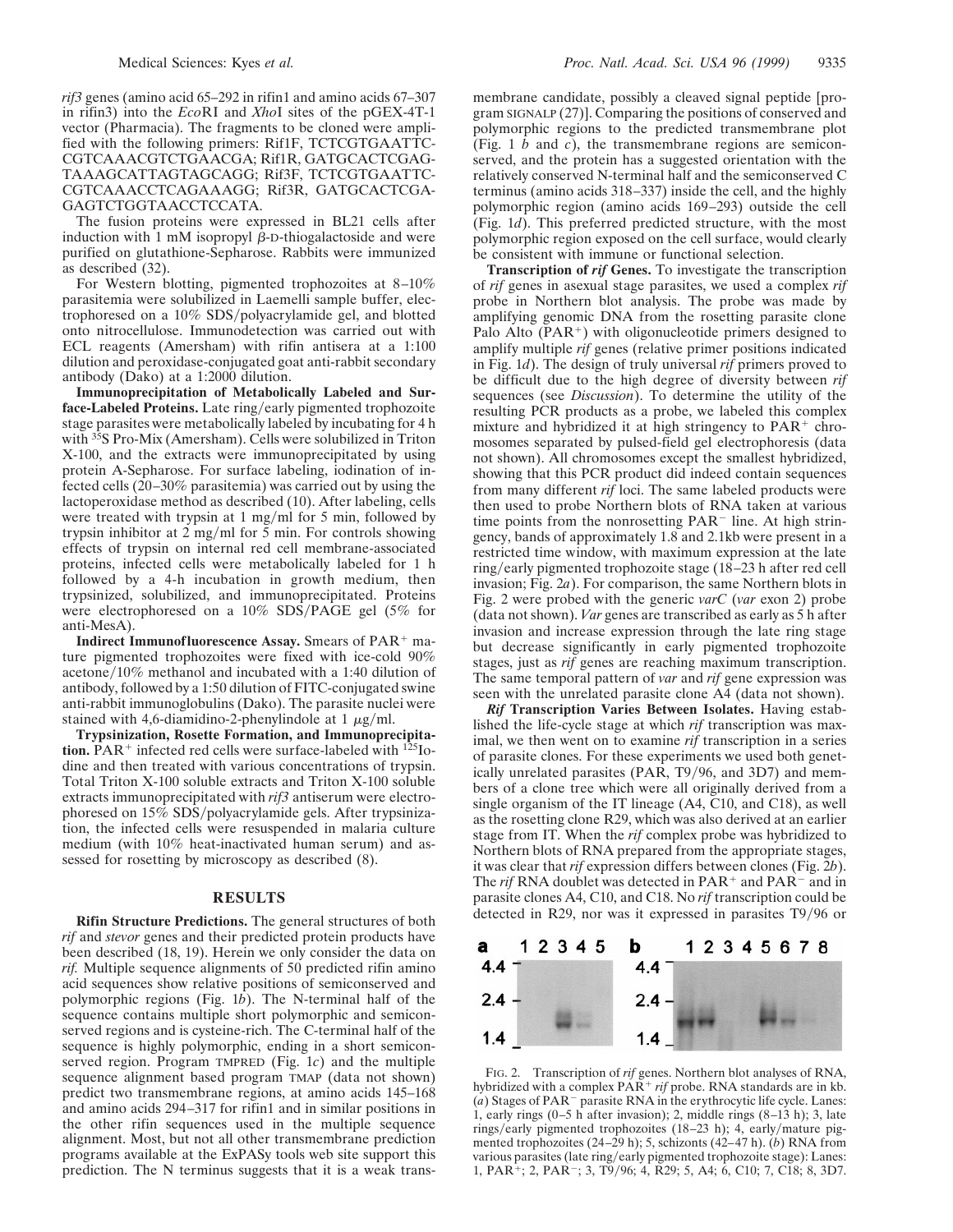3D7. The same *rif* probe hybridized to all 14 chromosomes of parasites other than Palo Alto in pulsed-field gel chromosome separation blots, showing that the probe was capable of detecting a wide range of *rif* sequences in many isolates.

**Expressed** *rif* **Sequences in Palo Alto Parasites.** To determine which members of the *rif* family were transcribed in Palo Alto parasites, we carried out RT-PCR on  $PAR<sup>+</sup>$  and  $PAR<sup>-</sup>$ RNA with the above primers and conditions and cloned the resulting 900-bp PCR products (data not shown). Six clones from each parasite were sequenced. In  $PAR<sup>+</sup>$  each sequence was identical (termed *rif1*, GenBank accession no. AF161310). In PAR<sup>-</sup>, four of six clones were identical to *rif1* and the other two clones were distinct (*rif2*, accession no. AF161312 and *rif3*, accession no. AF161311). Comparison of the sequences revealed that they were clearly members of the *rif* family but had no other obvious relationship to each other. We confirmed the splicing of the main ORFs of *rif1* and *rif3* to short putative signal peptides by extending these sequences in  $5<sup>7</sup>$  and  $3<sup>7</sup>$ directions with RACE.

**Protein Products of** *rif* **Genes and Their Cellular Location.** Using the sequences obtained above, we expressed *rif1* and *rif3* as GST fusion proteins (relative position indicated in Fig. 1*d*) and used the purified protein to immunize rabbits. The resulting antisera, after exhaustive absorption with uninfected red cells, were used to probe Western blots of Palo Alto asexual blood stage proteins separated by SDS/PAGE. Both antisera recognized proteins of 35 kDa, 36 kDa, 39 kDa (faint), and 44 kDa in  $PAR^+$  and 36 kDa, 39 kDa (faint), and 44 kDa in PAR<sup>-</sup> (Fig. 3*a*, lanes 2 and 3. Data for *rif1* antibody not shown). The 30-kDa band present in all tracks was nonspecific, because it was also detected by preimmune rabbit serum (data not shown). The *rif* antisera were next used to immunoprecipitate proteins from metabolically labeled extracts of  $PAR$ <sup>+</sup> parasites. Proteins of 35, 36, 39, and 44 kDa were detected, confirming that the proteins of these molecular masses were parasite-derived (Fig. 3*b*, lane 2). The antisera therefore recognize proteins within the predicted size range (35–44



FIG. 3. Expression of rifin proteins. (*a*) Western blot analysis of extracts from various parasites probed with *rif3* antiserum. Lanes: 1, uninfected red cells;  $2$ , PAR<sup>+</sup>;  $3$ , PAR<sup>-</sup>; 4, T9/96; 5, R29; 6, A4; 7, C10; 8, C18; 9, 3D7. The 30-kDa and 46-kDa molecular mass markers are shown. (*b*) Immunoprecipitation of 35S metabolically labeled extracts from PAR<sup>+</sup>. Lanes: 1, rabbit preimmune serum; 2, *rif1* antiserum. (*c*) Immunoprecipitation of extracts from 125I-surfacelabeled  $PAR^+$ -infected red cells. Lanes: 1 and 2, mock-trypsinized; 3 and 4, treated with trypsin at 1 mg/ml, followed by trypsin inhibitor; 1 and 3, preimmune serum; 2 and 4, *rif1* antiserum. (*d* and *e*) Immunoprecipitation of triton-insoluble extracts from 35S metabolically labeled A4-infected red cells. Lanes: 1, mock-trypsinized; 2, treated with trypsin at 1 mg/ml, followed by trypsin inhibitor. (*d*)  $\pi i/3$ antiserum. (*e*) MESA antiserum.

kDa), by immunoprecipitation and by Western blotting. *Rif* genes are thus transcribed and translated into rifins in asexual blood stage parasites.

To determine the cellular localization of the rifins, we first carried out an indirect immunofluorescence assay (IFA) with the  $\pi i f1$  and  $\pi i f3$  antisera to probe fixed thin films of PAR<sup>+</sup>infected red cells. Both cytosolic and red cell membraneassociated fluorescence were evident in the majority  $(>\!95\%)$ of mature trophozoite-infected cells (Fig. 4). Occasional mature parasitized cells were 4,6-diamidino-2-phenylindolepositive but immunofluorescence-negative (Fig. 4*b*, *Lower left*). Ring stage parasites showed faint fluorescence over the parasite itself, but no red cell cytoplasm or red cell membrane fluorescence (data not shown).

It was not possible to determine from the IFA results whether or not rifins are exposed on the extracellular surface of infected cells. We therefore carried out immunoprecipitation with the *rif* antisera of extracts from intact infected red cells of PAR<sup>+</sup> that had been surface-labeled with  $125$ I. Specific bands of the expected size were precipitated (Fig. 3*c*, lanes 1 and 2), but these bands were not seen when the infected cells were trypsinized after labeling, confirming the exposure of rifins on the infected red cell surface (Fig. 3*c*, lanes 3 and 4). A trypsin-sensitive 39-kDa band was also immunoprecipitated from surface-labeled extracts of the A4 clone, but no bands were seen with  $T9/96$  (data not shown). To exclude the possibility that the relatively high concentration of trypsin used compromised the integrity of the membrane and thus cleaved internal proteins, we carried out a metabolic labeling of A4 infected cells, followed by trypsinization and immunoprecipitation with anti-rifin antibodies and antibodies to two internal parasite proteins associated with the infected red cell membrane [MESA (33) and HRP1(34)]. A 39-kDa rifin band was



FIG. 4. IFA of fixed PAR<sup>+</sup>-infected red cells. (*a*) Preimmune serum. (*b*) *Rif3* antiserum. The secondary antibody was FITCconjugated swine anti-rabbit immunoglobulins (green), and parasite nuclei were stained with 4,6-diamidino-2-phenylindole (blue). The *rif1* antiserum gave similar results.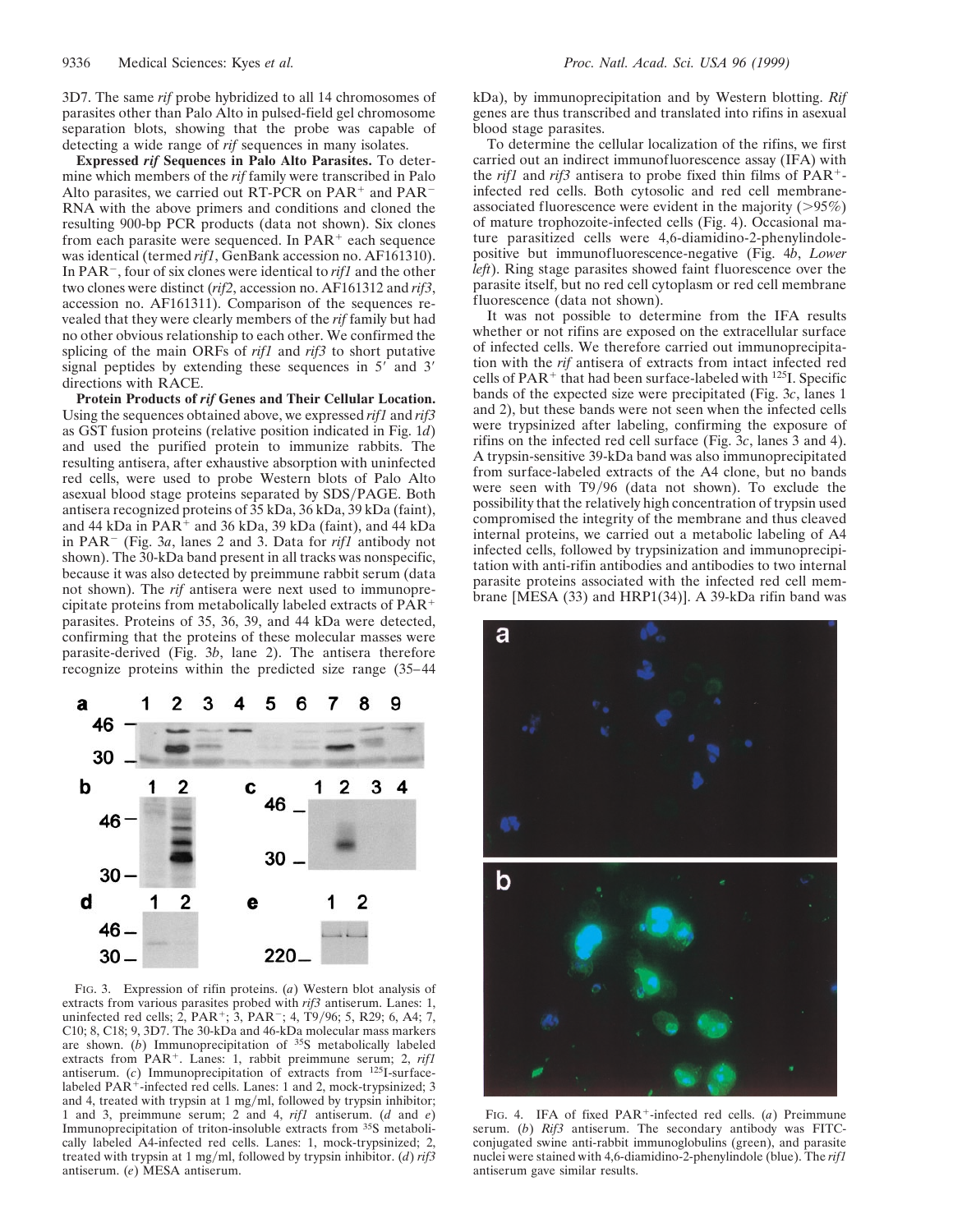precipitated from intact A4 cell extracts but not from extracts of trypsin-treated cells (Fig. 3*d*), whereas a MESA band (Fig. 3*e*) and HRP1 proteins (data not shown) are immunoprecipitated at equal intensity from both extracts.

Despite their presence on the cell surface, pooled adult immune sera from Kenya or the Gambia failed to immunoprecipitate surface-labeled proteins with the characteristics of rifins from either  $PAR<sup>+</sup>$  or A4 parasites (data not shown). Whether this means that the sequences are too diverse to be detected with anything other than homologous antibody, that they are not naturally immunogenic, or that the immune response is very short-lived remains to be determined.

We also attempted to use the *rif1* and *rif3* antisera to detect rifins on unfixed infected cells by flow cytometry analysis and by IFA and microscopy. Neither of the antisera reacted with unfixed PAR<sup>+</sup> or PAR<sup>-</sup> parasites, suggesting that the GST fusion proteins are not conformationally correct and only elicit antibodies to linear determinants not accessible at the infected red cell surface. Alternatively, it is possible that the antisera recognize mainly the semiconserved N-terminal region of the protein that is predicted to be intracellular, rather than the extracellular, variable region.

**Rifins Are Clonally Variant.** To analyze further how the rifins are expressed in other parasite genotypes, we repeated the Western blots on the isolates tested above for transcription. The antisera detected proteins in the range of 35–44 kDa in a number of these parasites (Fig. 3*a*). Clones A4, C10, and C18, which are genetically identical but differ in adhesion phenotype and surface antigenicity (12), showed different combinations of rifin proteins (Fig. 3*a,* lanes 6, 7, and 8), indicating clonal variation in expression and suggesting a possible link between rifins and parasite adhesion. Consistent with the Northern blot data, rifins were not detected by Western blotting in the parasite clone R29 (Fig. 3*a*, lane 5). In parasites T9y96 and 3D7, however, the 44-kDa rifin was detected (Fig. 3*a*, lanes 4 and 9), despite the absence of detectable *rif* RNA on the Northern blot (Fig. 2*b*, lanes 3 and 8). Noting also that protein detected in  $PAR^-$  is low relative to  $PAR^+$ , this suggests that the *rif* antisera and the complex *rif* probe used in the hybridizations do not entirely overlap in specificity. The antisera also recognized proteins of 50 kDa and around 70 kDa in Western blots of all the parasites studied (data not shown). These latter proteins may either represent antigenically crossreactive proteins or products of some as yet unidentified abnormal splicing event.

**Rifins Are Semiresistant to Trypsin Treatment, in Parallel with the Partial Trypsin Resistance of Rosetting in Some Parasites.** Proteins with the characteristics of rifins (strainspecific surface-labeled low molecular weight proteins) had originally been named rosettins and were purported to mediate rosetting (22). However, recent data clearly indicate that PfEMP1 is a major rosetting ligand (8, 9). It remains possible that rifins may act as accessory molecules in rosetting or may be necessary for rosetting in isolates that do not express a rosetting-type PfEMP1 variant. One of the characteristics of PfEMP1 is its exquisite sensitivity to proteases, being cleaved by as little trypsin as  $1 \mu g/ml$  (16, 29). We therefore compared the trypsin sensitivity of rosetting and rifins in  $PAR^+$ , to determine whether rifins might play a role in rosetting in this clone. With trypsin at both 10  $\mu$ g/ml and 100  $\mu$ g/ml, PfEMP1 is removed (16, 29) but rifins are almost untouched (Fig. 5 *a* and *b*), and rosetting is mostly, but not completely, disrupted (Fig.  $5c$ ). With trypsin at 1 mg/ml, when both rifins and PfEMP1 have been removed, rosetting is abolished. Thus, there is a small component of rosetting in  $PAR<sup>+</sup>$  that is relatively trypsin-resistant and could be rifin-mediated. In contrast, in the R29 clone, in which *rif* RNA and rifin protein cannot be detected (Figs. 2*b* and 3*a*), rosetting is completely abolished by trypsin 10  $\mu$ g/ml (data not shown), which is



FIG. 5. Trypsin sensitivity of rifins and rosetting in  $PAR^+$ .  $PAR^+$ infected red cells were surface-labeled with 125I and then treated with various concentrations of trypsin. (*a*) Total Triton X-100-soluble extracts. (*b*) Triton X-100-soluble extracts immunoprecipitated with  $ri\beta$  antiserum. Both were subjected to SDS/PAGE.  $(c)$  Rosetting of trypsinized infected cells. The percentage rosetting indicates the proportion of mature infected red cells binding two or more uninfected red cells. The data are from a representative experiment, and three further repetitions gave similar results.

consistent with a purely PfEMP1-mediated rosetting mechanism in this parasite.

Attempts to show direct binding of the purified recombinant *rif1* and *rif3* proteins to uninfected red cells were unsuccessful, despite using a variety of methods. However, because we had already shown that antisera raised to these fusion proteins did not bind to intact infected cells, it is likely that even if the rifins are capable of interacting with erythrocytes, we would not have detected it with these constructs.

## **DISCUSSION**

We have confirmed that members of the *rif* gene family are transcribed in asexual stage parasites. We have also shown that they are translated into rifin proteins that are expressed on the surface of infected red cells and are phenotypically variable. Whereas our data are consistent with rifins playing an accessory role in rosette formation in some parasite isolates, we do not believe that this is their primary function, because many parasites that do not show appreciable levels of rosetting still express them. Whether this function is related to parasite adhesion or some other aspect of parasite biology within the vertebrate host awaits further experimentation.

The genomic location of *rif* and *var* sequences suggests that telomeres play an important role in antigenic variation. Thus, we determined the relative timing of transcription of both variant multigene families and found that abundant *rif* transcripts of the expected 1.8- to 2.1-kb range occur for only a short time at the transition between rings and pigmented trophozoites, whereas *var* gene expression starts in early ring stages and continues until late rings. It has been suggested that *var* gene transcription could be controlled through modifications in chromatin structure (35). Our data do not support or refute this model but do imply that control of *var* gene expression is not simply the opening of a telomeric site for general transcription. The ORFs nearby may be involved in this control, but we still have no evidence for how this may happen.